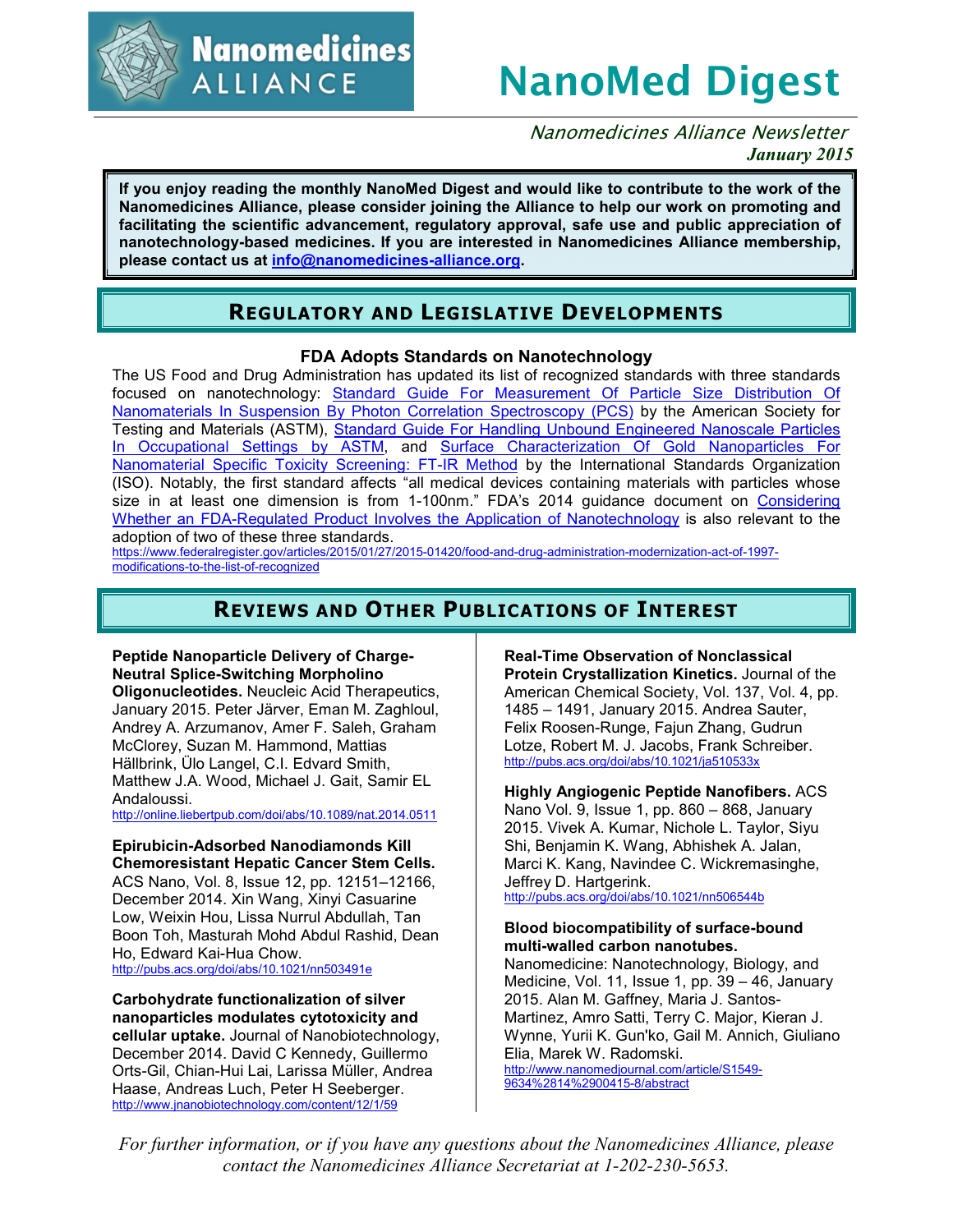**Highly sensitive dendrimer-based nanoplasmonic biosensor for drug allergy diagnosis.** Biosensors and Bioelectronics, Vol. 66, pp. 115 – 123, January 2015. Maria Solera, Pablo Mesa-Antunez, M.-Carmen Esteveza, Antonio Jesus Ruiz-Sanchez, Marinus A. Otte, Borja Sepulveda, Daniel Collado, Cristobalina Mayorga, Maria Jose Torres, Ezequiel Perez-Inestrosa, Laura M. Lechuga.

http://www.sciencedirect.com/science/article/pii/S095656631 4008835

#### **Ion transport controlled by nanoparticlefunctionalized membranes.** Nature

Communications, Vol. 5, Article No. 5847, December 2014. Edward Barry, Sean P. McBride, Heinrich M. Jaeger, Xiao-Min Lin. http://www.nature.com/ncomms/2014/141217/ncomms6847/f ull/ncomms6847.html

**Anti-biofilm activity of biogenic selenium nanoparticles and selenium dioxide against clinical isolates of** *Staphylococcus aureus***,**  *Pseudomonas aeruginosa***, and** *Proteus mirabilis***.** Journal of Trace Elements in Medicine and Biology, Vol. 29, pp. 235 – 241, January 2015. Mojtaba Shakibaiea, Hamid Forootanfarb, Yaser Golkaric, Tayebe Mohammadi-Khorsanda, Mohammad Reza Shakibaie.

http://www.sciencedirect.com/science/article/pii/S0946672X1 4001515

### **Surface-Structured Bacterial Cellulose with Guided Assembly-Based Biolithography**

**(GAB).** ACS Nano, Vol. 9, Issue 1, pp. 206 – 219, January 2015. Simone Bottan, Francesco Robotti, Prageeth Jayathissa, Alicia Hegglin, Nicolas Bahamonde, José A. Heredia-Guerrero, Ilker S. Bayer, Alice Scarpellini, Hannes Merker, Nicole Lindenblatt, Dimos Poulikakos, Aldo Ferrari.

http://pubs.acs.org/doi/abs/10.1021/nn5036125

## **Structural reorganization of cylindrical nanoparticles triggered by polylactide**

**stereocomplexation.** Natrue Communications, Vol. 5, Article no. 5746, December 2014. Liang Sun, Anaïs Pitto-Barry, Nigel Kirby, Tara L. Schiller, Ana M. Sanchez, M. Adam Dyson, Jeremy Sloan, Neil R. Wilson, Rachel K. O'Reilly, Andrew P. Dove. http://www.nature.com/ncomms/2014/141217/ncomms6746/f ull/ncomms6746.html

**Expansion microscopy**. Science, Vol. 347, No. 6221, pp. 543 – 548, January 2015. Fei Chen, Paul W. Tillberg, Edward S. Boyden. http://www.sciencemag.org/content/347/6221/543

**Microplasma-Assisted Synthesis of Colloidal Gold Nanoparticles and Their Use in the Detection of Cardiac Troponin I (cTn-I).**

Plasma Processes and Polymers, December 2014. Ruixue Wang, Shasha Zuo, Dong Wu, Jue Zhang, Weidong Zhu, Kurt H. Becker, Jing Fang.

http://onlinelibrary.wiley.com/doi/10.1002/ppap.201400127/a bstract;jsessionid=60FB1B4736E302FEBC0757089F4B749 2.f04t01

#### **Size-dependent long-term tissue response to biostable nanowires in the brain.**

Biomaterials, Vol. 42, pp. 172 – 183, February 2015. Lina Gällentofta, Lina M.E. Petterssona, Nils Danielsena, Jens Schouenborga, Christelle N. Prinz.

http://www.sciencedirect.com/science/article/pii/S014296121 4012289

#### **Effects of Tumor Microenvironment Heterogeneity on Nanoparticle Disposition and Efficacy in Breast Cancer Tumor Models.**

Clinical Cancer Research, December 2014. Gina Song, David B. Darr, Charlene M. Santos, Mark Ross, Alain Valdivia, Jamie L. Jordan, Bentley R. Midkiff, Stephanie Cohen, Nana Nikolaishvili-Feinberg, C. Ryan Miller, Teresa K. Tarrant, Arlin B. Rogers, Andrew C. Dudley, Charles M. Perou, William C. Zamboni. http://clincancerres.aacrjournals.org/content/20/23/6083

#### **Simultaneous detection of refractive index and surface charges in nanolaser biosensors.** Applied Physics Letters, No. 106,

January 2015. Keisuke Watanabe, Yoji Kishi, Shoji Hachuda, Takumi Watanabe, Mai Sakemoto, Yoshiaki Nishijima, Toshihiko Baba. http://scitation.aip.org/content/aip/journal/apl/106/2/10.1063/ 1.4904481

**Programming Thermoresponsiveness of NanoVelcro Substrates Enables Effective Purification of Circulating Tumor Cells in Lung Cancer Patients.** ACS Nano, Vol. 9, No. 1, pp. 62 – 70, January 2015. Zunfu Ke, Millicent Lin, Jie-Fu Chen, Jin-sil Choi, Yang Zhang, Anna Fong, An-Jou Liang, Shang-Fu Chen, Qingyu Li, Wenfeng Fang, Pingshan Zhang, Mitch A. Garcia, Tom Lee, Min Song, Hsing-An Lin, Haichao Zhao, Shyh-Chyang Luo, Shuang Hou, Hsiao-hua Yu, Hsian-Rong Tseng. http://pubs.acs.org/doi/abs/10.1021/nn5056282

#### **Monocyte-mediated delivery of polymeric backpacks to inflamed tissues: a generalized strategy to deliver drugs to treat inflammation.** Journal of Controlled Release, Vol. 199, pp. 29 – 36, February 2015. Aaron C. Anselmoa, Jonathan B. Gilbert, Sunny Kumar,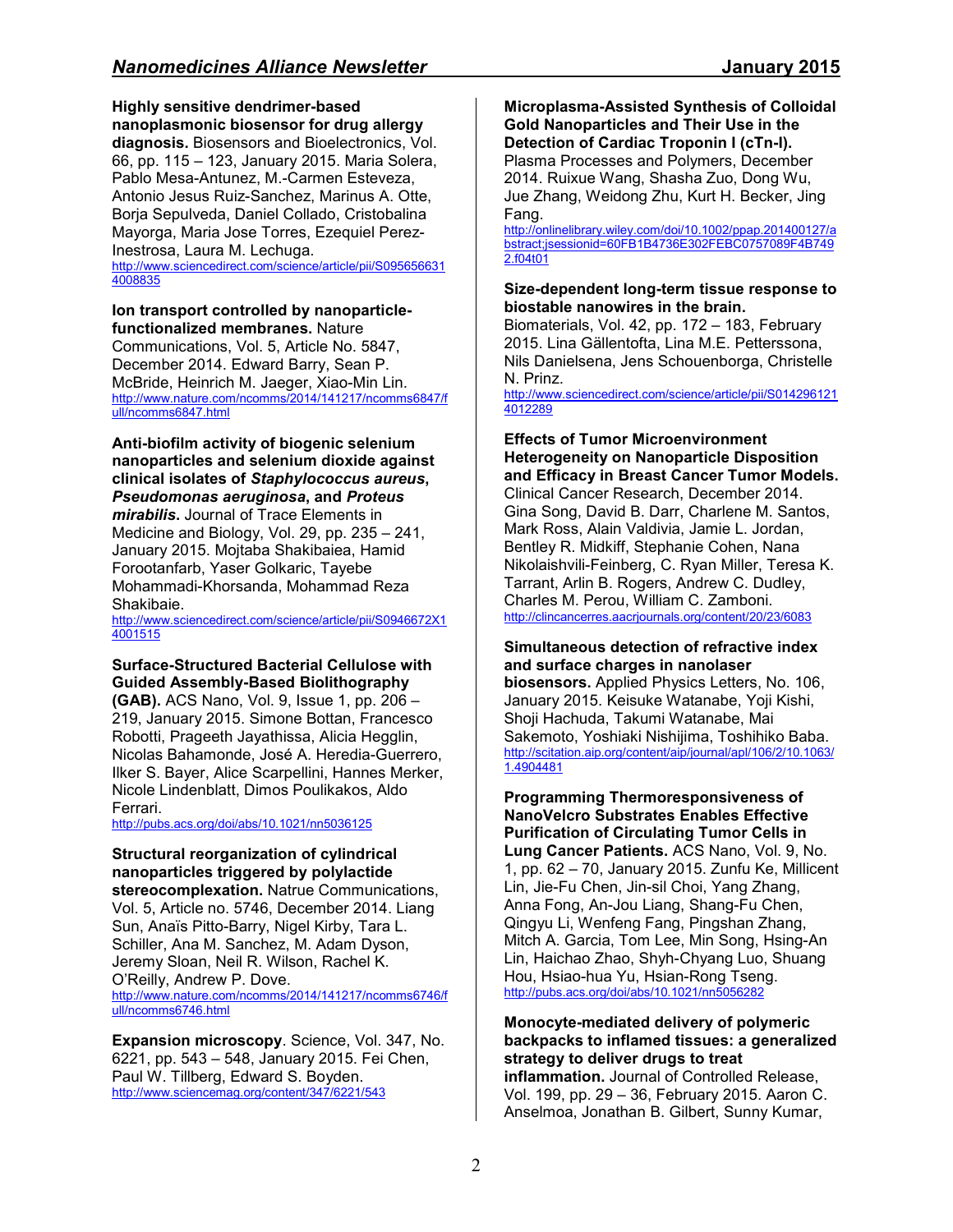Vivek Gupta, Robert E. Cohen, Michael F. Rubner, Samir Mitragotri. http://www.sciencedirect.com/science/article/pii/S016836591 4007755

**Controlled analysis of nanoparticle charge on mucosal and systemic antibody responses following pulmonary immunization.** Proceedings of the National Academy of Sciences, Vol. 112, No. 2, January 2015. Catherine A. Fromen, Gregory R.

# **CONFERENCES AND WORKSHOPS**

**bstract** 

#### **Nanotechnology, Biotechnology and Spectroscopy: tools of success in the coming Era, 27 – 29 March 2015, Giza, Egypt**

Nanotechnology in medicine Pharmaceutical and biomedical applications Polymer nanoparticles http://ises-nakaa-conf.webs.com/

#### **Nanotechnology in Medicine and Biology, 8 – 10 April, 2015, Graz, Austria**

Biomedical applications Regenerative medicine Detection, diagnostics, therapeutics, and monitoring **Oncology** http://www.bionanomed.at/

**1st European Conference on Pharmaceutics: Drug Delivery, 13 – 15 April 2015, Reims, France Targeting** 

Liposomes and nanoparticles http://www.apgi.org/Reims2015.htm

#### **5th Zing Bionanomaterials Conference, 25 – 28 April 2015, Algarve, Portugal Synthesis** Characterization Toxicity

**Therapeutics** http://goo.gl/Y2lI1S

**EuroNanoForum 2015, 10 – 12 June 2015, Riga, Latvia**  Nanomanufacturing Advanced Materials http://euronanoforum2015.eu/

Robbins, Tammy W. Shen, Marc P. Kai, Jenny

http://onlinelibrary.wiley.com/doi/10.1002/adma.201404498/a

**Furin-Mediated Sequential Delivery of Anticancer Cytokine and Small-Molecule Drug Shuttled by Graphene.** Advanced Materials, Volume 27, Issue 6, pages 1021–

P. Y. Ting, Joseph M. DeSimone. http://www.pnas.org/content/112/2/488

1028, February 2015.

**International Society for Biomedical Polymers and Polymeric Biomaterials, 8 – 10 July 2015, Orlando, FL** 

Nanocomposites Drug delivery systems Controlled release systems Biomedical pharmaceutical polymers http://isbppb.org/conferences-workshops/

#### **International Conference on Biomedical Engineering and Systems, 13 – 14 July 2015, Barcelona, Spain.**  Biomedical devices

**Biomaterials** Drug design Nanotechnology for biomedical applications http://icbes.net/papers/

# **REFERENCE SECTION**

# **Nanobio- and Nanomedicine Companies**

Listed alphabetically: http://www.nanowerk.com/nanotechnology/nanomaterial/nan obiomedicine\_a.php

## **Nano Organizations**

National Center for Toxicological Research (NCTR): http://www.fda.gov/AboutFDA/CentersOffices/NCTR/default. htm

National Nanotechnology Initiative (NNI): http://www.nano.gov/